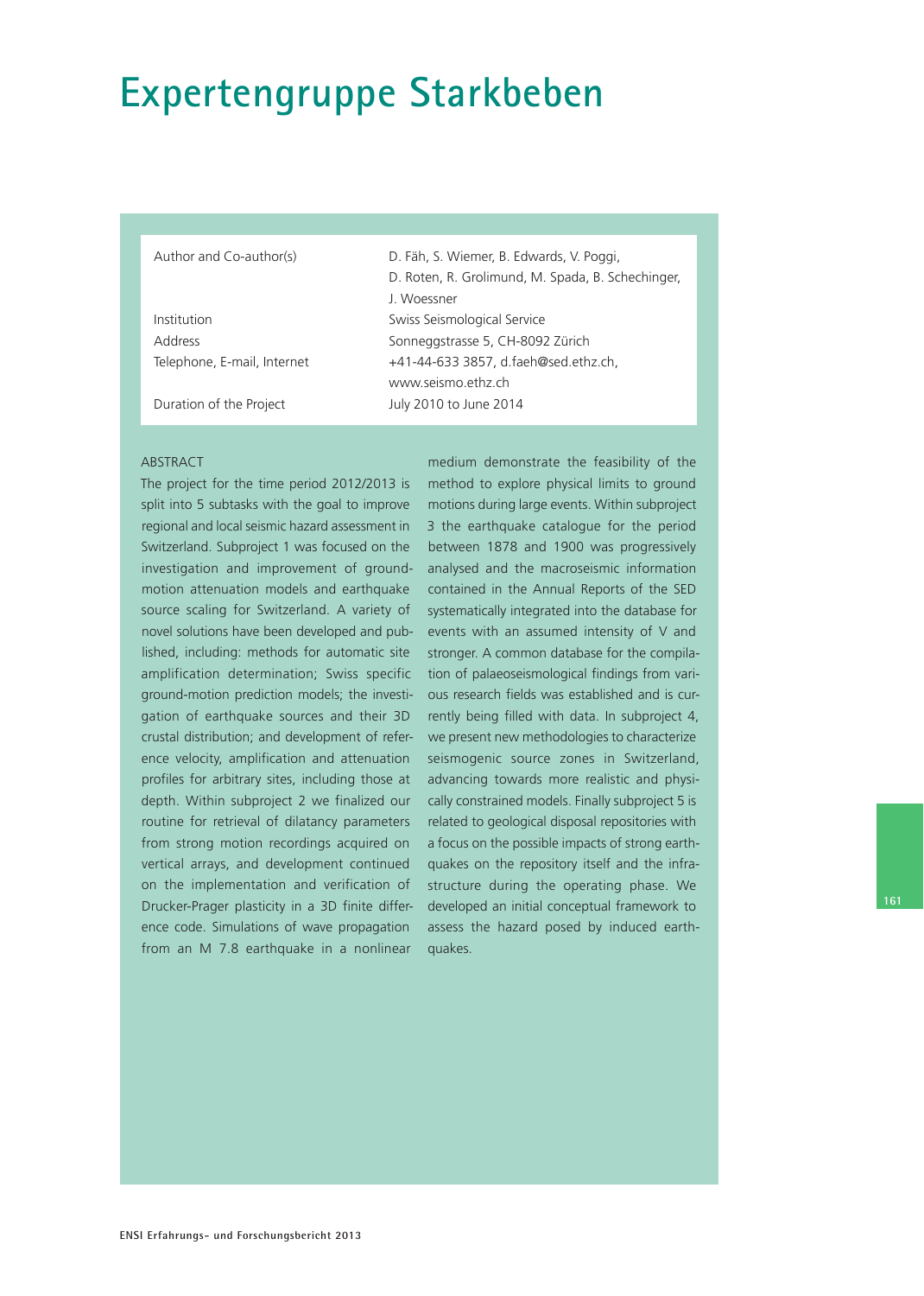## **Project goals**

The project for the time period 2012/2013 is split into 5 subtasks with the main goal to improve regional and local seismic hazard assessment in Switzerland. The sub-projects described in this report are:

- 1. Ground-motion attenuation models and earthquake scaling for Switzerland;
- 2. Modelling of wave propagation in complex, non-linear media;
- 3. Revision of the Swiss earthquake catalogue 1878–1960;
- 4. Improved seismotectonic zonation for Switzerland;
- 5. Earthquake scenarios for deep geological disposal.

Subproject 1 has focused on the development and improvement of earthquake ground-motion attenuation and source-scaling models for Switzerland, with focus on predictions valid for the subsurface. The complete understanding in terms of physical parameterization of such models is crucial in order to decouple different effects: for instance to remove the influence of the near-surface geology from recorded ground-motions. In order to do this we have investigated new parameterizations of stochastic-based simulation models, improved understanding of global ground motion prediction equations (GMPEs) and investigated new methods of magnitude-scaling.

The scope of subproject 2 is to improve deterministic predictions of ground motion, especially with respect to nonlinear behaviour in sedimentary rocks and soft soils. Records of strong ground motion that are clearly characterised by nonlinear soil behaviour will be studied and reproduced using advanced constitutive soil models. Because such models require many parameters, which are difficult to define, an important aspect of this subproject is the calibration of dynamic soil properties from standard geotechnical tests. A further aim is to study the propagation of body and surface waves in nonlinear materials by performing numerical simulations in two- and three-dimensions.

As instrumental measurements only provide reliable data from seismic activity in Switzerland since 1975, the assessment of seismic hazard chiefly relies on historical records of earthquakes. The main focus of subproject 3 is on the historical-critical revision of the Swiss earthquake catalogue for the period 1878–1960. This includes the extension of the completeness of the event list based on a systematic investigation, the assessment of event parameters such as magnitude and location and the investigation of the historical context of historical earthquake records to ensure their correct interpretation. New findings relating to large earthquakes in other periods, including yet unknown archival sources, archeological and palaeo-seismological findings are followed closely. Subproject 4 strives to add physical constraints to the generation of improved seismotectonic models for Switzerland and subproject 5 is related to the definition of possible earthquake impacts on deep geological disposals, the analysis of observations in underground structures, and the issue of induced seismicity.

# **Work carried out and results obtained**

### **1. Ground-motion attenuation models and earthquake scaling for Switzerland**

In the previous reporting period, we developed and published a ground-motion prediction model for Switzerland [Edwards and Fäh, 2013a]. This simulation model has now been parameterized for engineering applications using a function dependent on magnitude and distance. We have tested this model against macroseismic intensities of larger historical Swiss earthquakes, determining the best stress-drop to use for the national seismic hazard maps and the ShakeMap system.

The investigation of seismic sources in Switzerland is important to understand how to simulate larger events. As well as investigating wider-European large magnitude earthquakes [Edwards and Fäh, 2013b] we have published the results of our investigation into the 3D spatial distribution of the stress-drop of earthquakes in Switzerland [Goertz-Allmann and Edwards, 2013] (Figure 1). Strong regional variation was found to be related to the Alpine front and areas of uplift.

As well as further developing Swiss-specific models, we have developed implementations of host to target adjustments used for correcting global or regional GMPEs to a Swiss specific, or site-specific target. These Vs-Kappa corrections take into account differences in the local velocity and attenuation between the host (GMPE) and target. Two approaches have been implemented: (1) an approach based on random-vibration theory (RVT),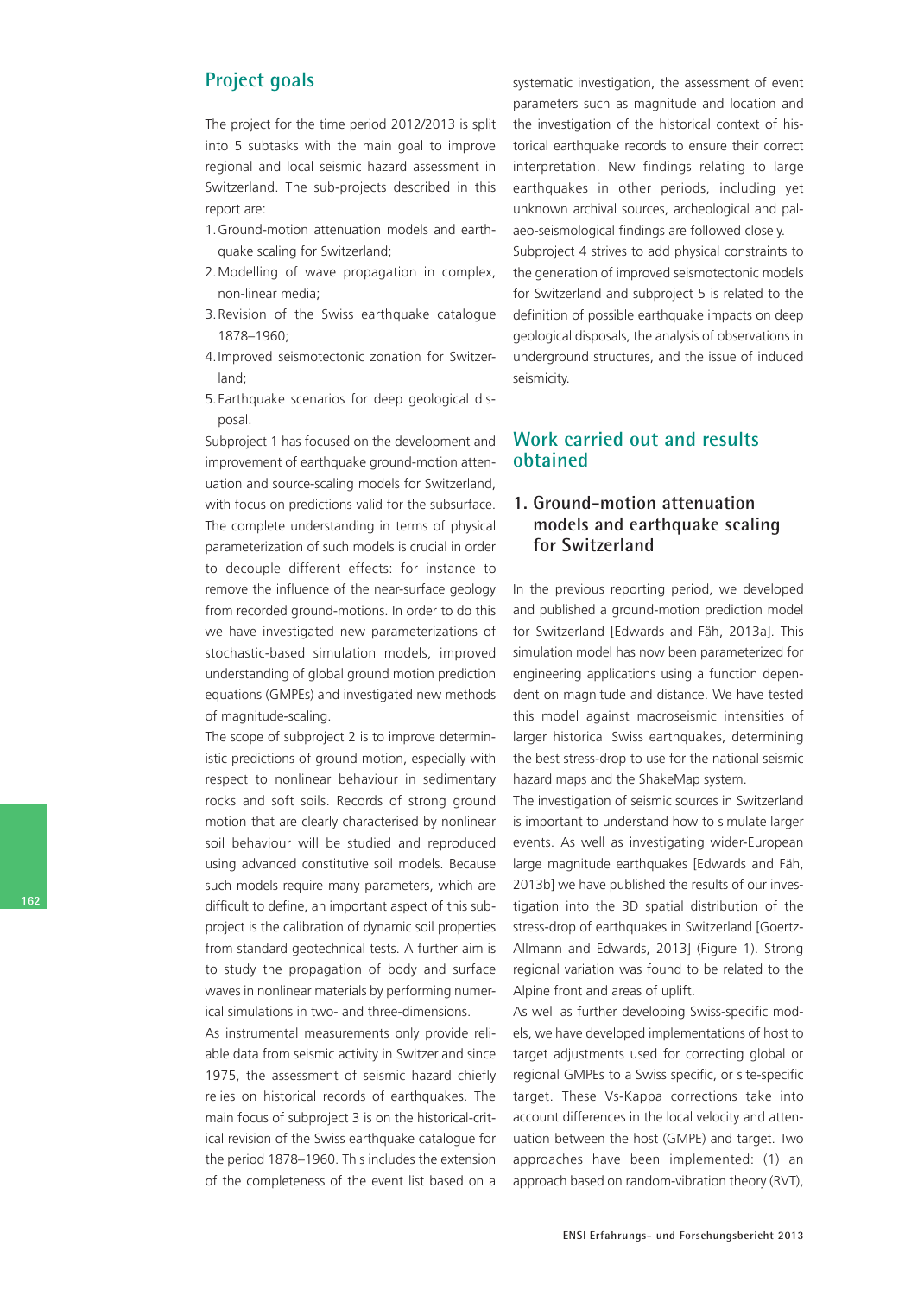in which both host and target are parameterized in terms of a stochastic model; and (2) a newly developed method [1] based on inverse RVT, allowing the direct estimation of response spectrum compatible Fourier spectra.

The separation of the effects of source, path and site on observed ground-motion is important so that we can develop simulation models. We have therefore improved an application for the decoupling of source path and site effects based on a Bayesian approach. The method has been applied to the Japanese KiK-Net database, and the resulting decoupled amplification has been compared with surface-to-borehole ratios. We have published a method employed within the real-time seismic observation network for the determination of site amplification [Edwards et al., 2013]. The implementation continuously analyses recorded earthquakes and updates a database of amplification (elastic and anelastic) for all of the stations connected to the network. The resulting amplifications are displayed on an SED-internal website for easy access.

The definition of a common soil or rock reference is a key issue when predicted or observed ground motion is compared for sites of different characteristics. In order to correct modelled or empirical amplification functions to a common reference, we have developed a simplified method [Edwards et al., 2013] which is based on the use of the quarter-wavelength approximation [2]. The attenuation relevant for an arbitrary velocity profile is also essential to correctly model and interpret amplification, particularly at high frequencies. We extended the approach originally proposed by [2] to simultaneously model both the reference shearwave velocity profile and the corresponding attenuation ([3]; Poggi et al., 2013). The method has been extensively tested on the Japanese KiK-Net Network by comparing site-specific attenuation measurements with quarter-wavelength average velocities at 36 soil and rock sites. Finally, a parametric model developed with this approach gives us the possibility to estimate anelastic attenuation of a rock site with an arbitrary velocity profile or even Vs30 and provides the base for host-to-target adjustments of real or modelled ground-motion.

#### **2. Modelling of wave propagation in complex, non-linear media**

Research in subproject 2 focuses on both nonlinear behaviour of soft soils near the surface and nonlinearity in the fault zone at depth. A procedure has been developed to retrieve the dilatancy para-



#### **Figure 1:**

*Lateral variations of stress drop for using a depth-dependent Q model. The main Alpine fronts are shown by the bold-dashed lines (J.F., Jura Front; H.F., Helvetic Front; P.F., Penninic Front).*

**163**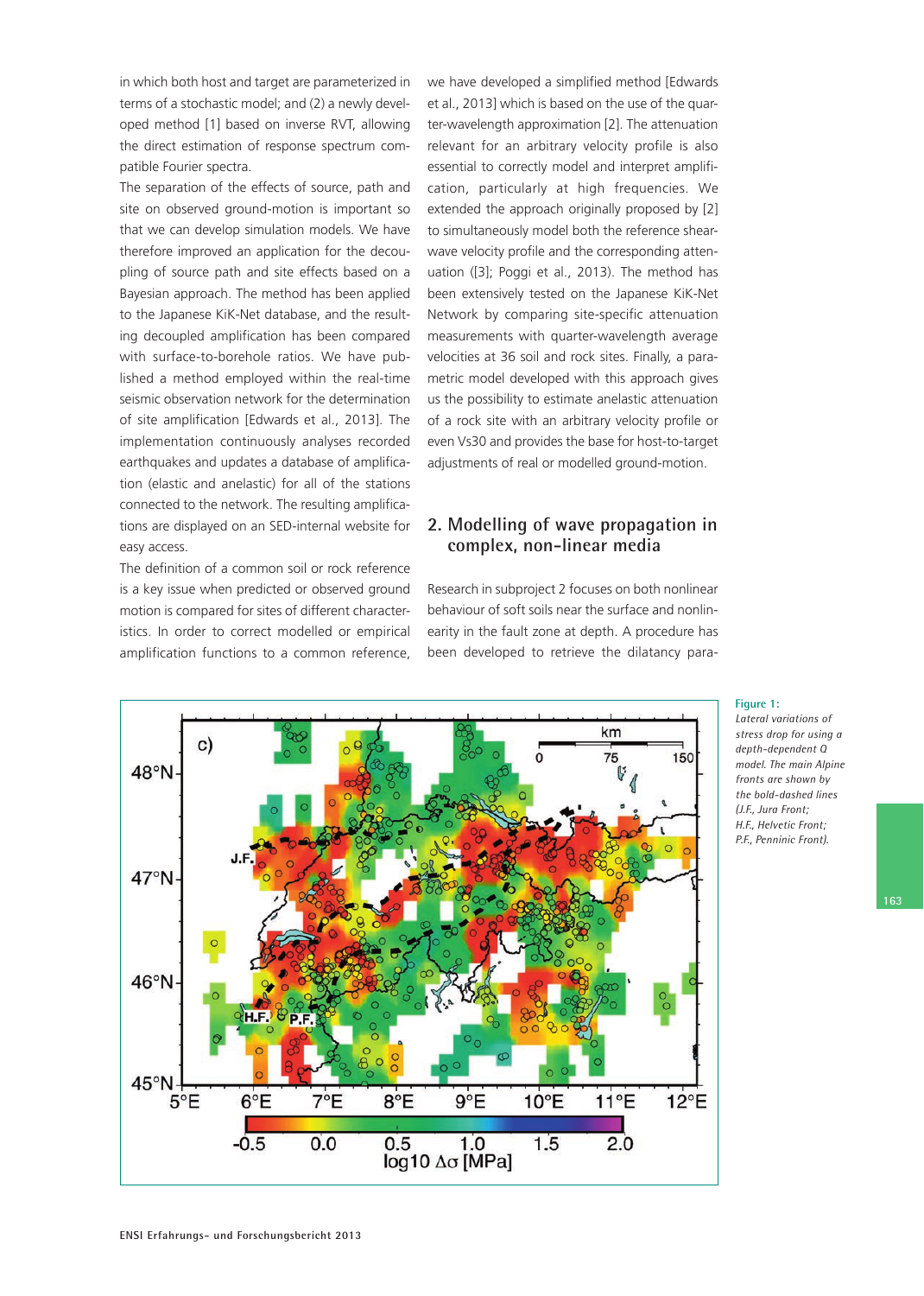

*Permanent plastic strain in the southern San Andreas fault zone following the M 7.8 ShakeOut scenario earthquake.*



meters of the Iai [4] cyclic mobility model directly from strong ground motion recorded on vertical arrays. During 2012/2013 this method was further improved. A new misfit definition based on the Stockwell transform was introduced, which guides the inversion routine to models that accurately reproduce the frequency-time evolution of the observed signals. We quantified the dilatancy parameters at the Wildlife liquefaction array (WLA), at Kushiro port (KP) and the KiK-Net site FKSH14. Liquefaction resistances derived from strong motions tend to be higher than predictions from field and laboratory tests, and indicate that cyclic mobility effects may occur on soils with a high liquefaction resistance during strong and prolonged shaking [Roten et al., 2013a, 2013c]. Development continued on a tool that defines dilatancy parameters from cone penetration tests, which was simplified for easier use by non-specialists. The tool was applied for characterization of nonlinear soil properties at two Swiss strong motion instrument sites.

Continuing efforts have been made in collaboration with the SCEC/USGS dynamic rupture code verification project [5] to verify our implementation of plasticity in the AWP-ODC finite difference code. We have implemented viscoelastic relaxation [6] and shown that it is a condition for convergence of the numerical solution, which has led to the development of a new verification benchmark scheduled for early 2014.

We also simulated the ShakeOut earthquake scenario (widely used for drills, assuming an M 7.8 earthquake on the southern San Andreas fault) for a medium governed by Drucker-Prager plasticity. We showed that plasticity in the fault zone, and, to a lesser extent, nonlinear behaviour in shallow sediments, could reduce the earlier predictions of large long-period ground motions in the Los Angeles basin by 30–70% [Roten et al., 2013b, 2013e]. These results suggest that the role of plasticity in the saturation of ground motions is not limited to extreme events, such as the maximum physically possible earthquake assumed for Yucca mountain [7], but remains significant for earthquake scenarios that are considered very plausible.

#### **3. Revision of the Swiss earthquake catalogue 1878–1960**

In the assessment of earthquakes with a maximum intensity of less than VI (EMS) for the period 1878–1900 we have realized that the large but heterogeneous data pool available in the annual reports of the Swiss Earthquake Commission is only incompletely integrated in the current Earthquake Catalogue of Switzerland (ECOS-09). Most of the information regarding events inherited from the catalogue version MECOS-99 is questionable, as the process of their determination is neither documented nor reproducible and proved to be inconsistent with the critical examination of the information documented in the annual reports. The comparison of each event with its counterpart in the annual reports resulted in the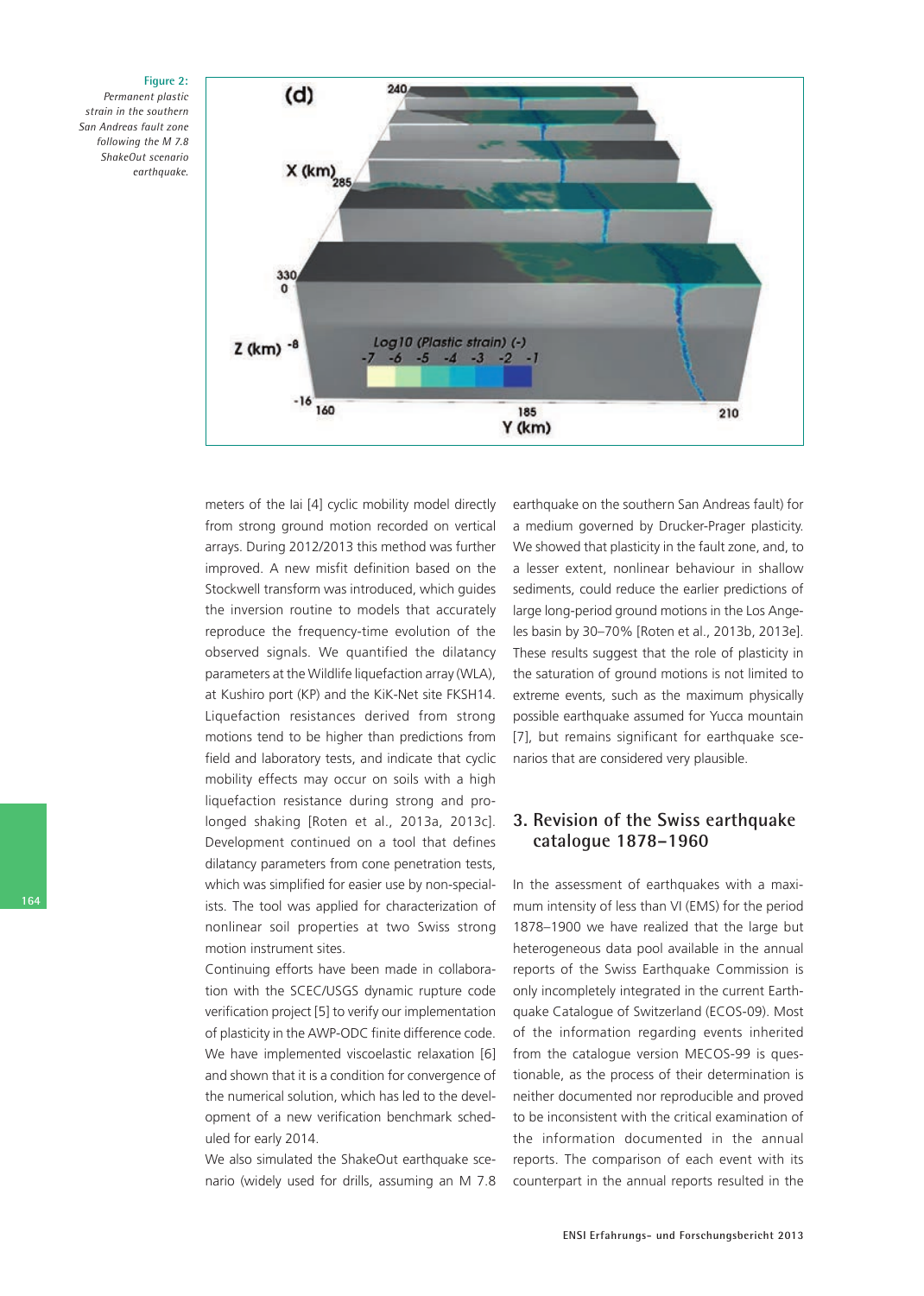correction of a large number of entries and to the integration of a considerable number of new events, especially in the case of earthquake sequences. We started the reinterpretation of the events based on the reconstruction of their macroseismic field. Currently we have integrated the macroseismic information contained in the annual reports for all events with an assumed intensity of V and V–VI. Moreover, a significant number of yet unconsidered reports were added to previously reassessed larger events.

A study on the so called «dark ages» of documentation at the SED in the period 1964–1971 in relation to the administrative, cultural and technological changes is currently under review. [Grolimund et al., 2013]. This study not only provided insights into the reliability of data produced in this period and on the history of the SED and its technological development but also into the source material situation in the SED's archives and the transmission of earthquake data. We could provide compelling evidence that an important collection of primary sources (questionnaires, letters etc.) of the former archives of the Swiss Earthquake Commission relevant for the period of ca. 1878–1955 was disposed of in the late 1950s. A further notable result of our research in the SED's archives is the discovery of unknown historical dia-positives, showing building damage and environmental effects of the 1946 earthquake in Sierre.

For some areas, the recurrence intervals of strong earthquakes largely exceed the time span of historical documentation. For this reason we designed a database to compile palaeoseismological evidence of large prehistorical earthquakes in Switzerland documented in studies from various disciplines. Data is currently progressively integrated in collaboration with the sediment dynamics group of the Institute of Geology at ETH. This integration needs to be completed with archaeological and speleological datasets in the future. In a short note in preparation [Grolimund and Fäh, 2013b], we compare the tentative conclusions on possible palaeo-events in Switzerland with the very few available relevant written sources on seismic events in the Early Middle Ages and the Late Iron Age. The analysis indicates that the location of a very strong 217 BC event indicated in the Catalogue of Strong



**Figure 3:** *Events of the period 1879–1900 prioritized with respect to the maximum reported epicentral intensity, the wealth of available macroseismic information and discrepancies between the catalogues.* 

**165**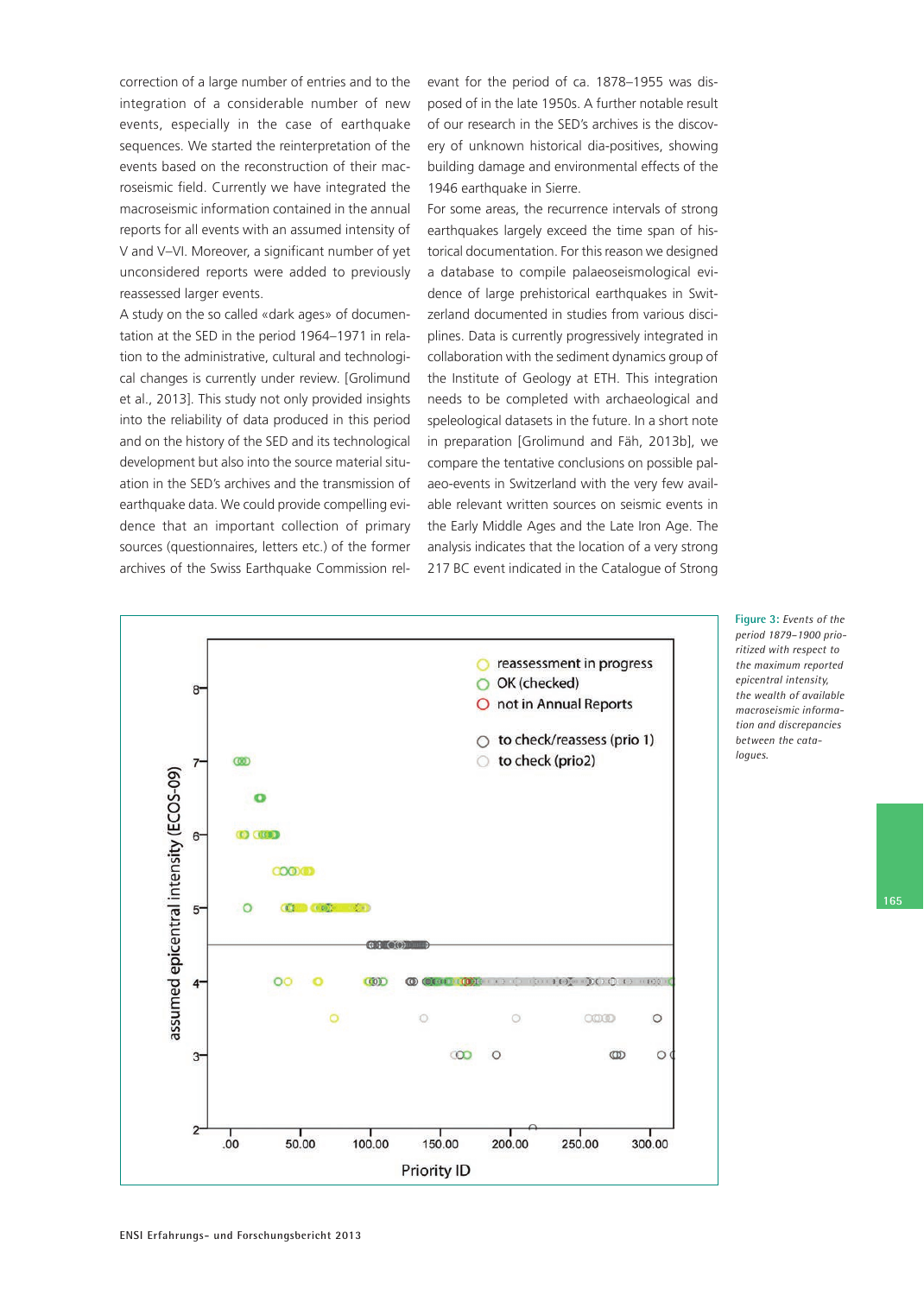*Map of Switzerland, colour code is the forecasted annual rate of earthquakes with magnitudes greater or equal to 4.5 in each grid cell using the newly constructed smooth seismicity model.*

**Figure 4:**



Italian Earthquakes [8] and the interpretation of the 563 AD Tauredunum-event at lake Geneva as a rock fall in the Earthquake Catalogue of Switzerland [9] might have to be reassessed.

#### **4. Improved seismotectonic zonation for Switzerland**

Seismogenic source models are the starting point of the assessment of seismic hazard. The objective of our research is to move beyond the state of the art defined in the PEGASOS and PRP «source» groups by adding physical-rheological constraints to existing statistical and subjective zonation approaches. The analysis of the crustal structure using combined controlled-source seismology and receiver function information to derive 3D Moho topography beneath the alpine region has been completed and published [Spada et al., 2013a]. Together with related efforts to determine crustal structures and high-resolution earthquake location, these findings will allow for a much more accurate correlation of seismicity and structure (rheology and faults), forming the basis of numerical model building.

The finding that the relative earthquake size distribution of earthquakes varies systematically with depth, as predicted by laboratory measurements and by the strength profile of the crust, has been finalised and published [Spada et al., 2013b]. Results for Switzerland are currently being implemented in OpenQuake in order to evaluate the hazard sensitivity; it will likely be a part of the upcoming release of the new national seismic hazard model. Efforts to quantify the resolution ability of 3D seismic surveys in order to integrate this information in a quantitative sense into probabilistic hazard studies are progressing. This new technique, which we call Probabilistic Seismic Fault Imaging has been further refined by adding filters that account for faulting styles, depth, dependent imaging resolution etc., a publication on the topic is currently in preparation [Schechinger et. al., 2013]. Work related to time-dependent models for Switzerland has been completed; the model is available on the SED Intranet, updated regularly after significant earthquakes.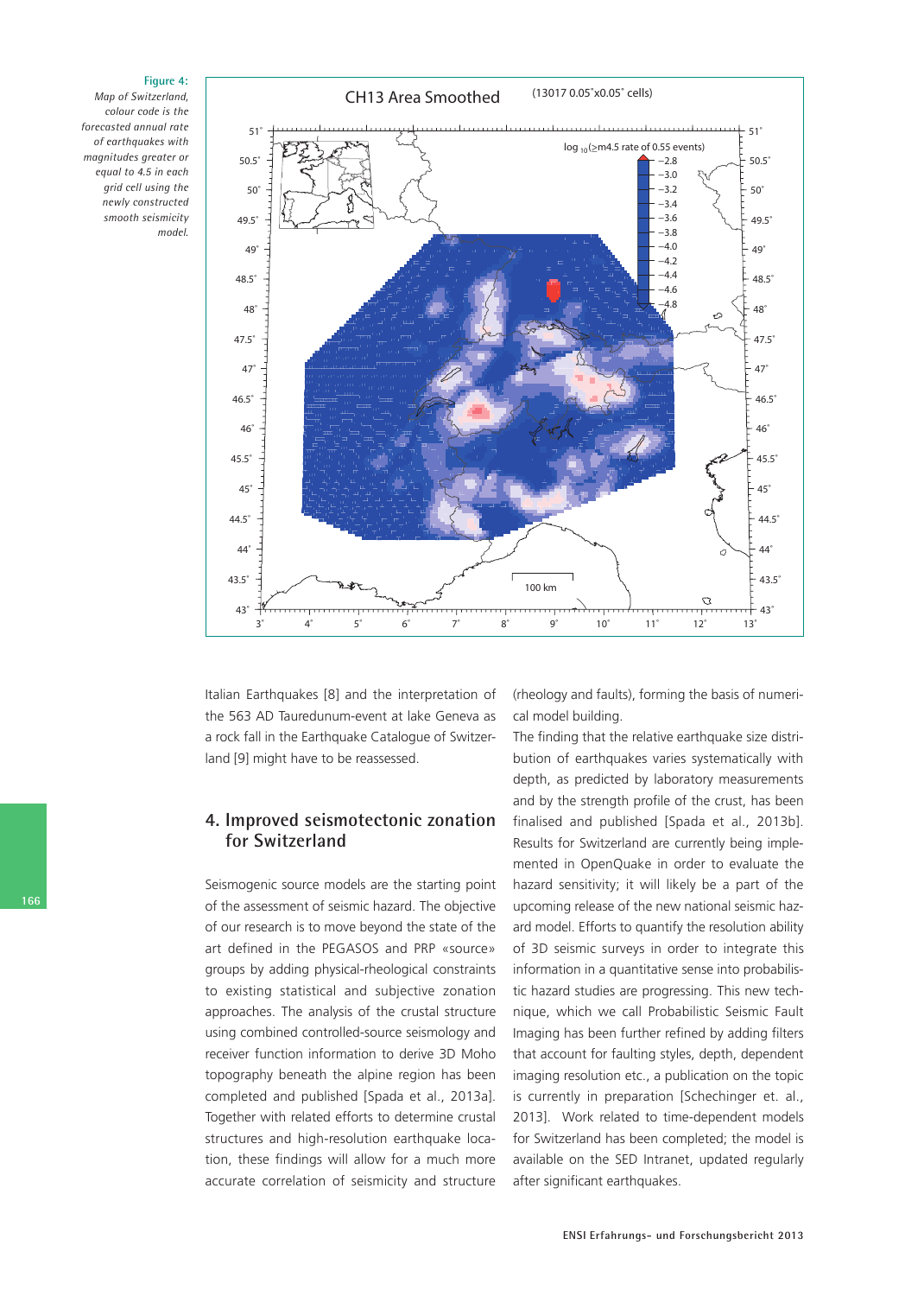We have developed a smooth stochastic earthquake rate model for Switzerland as an alternative to the existing areal source models. The model applies techniques developed by Hiemer et al. [10, 11] for California and Europe to Switzerland [Woessner et al., 2013]. The model applies techniques for California [10] and Europe [11] to Switzerland. The spatial component of the model is based on the kernel density estimation technique, which we applied to both, past earthquake locations and slip rates on mapped crustal faults. Accordingly, our forecasts rely on the assumption that the occurrence of past seismicity is a good proxy to forecast occurrence of future seismicity, and that future large-magnitude events are more likely to occur in the vicinity of known faults. We computed earthquake rates by estimating the aand b-value of a truncated Gutenberg-Richter magnitude distribution for the entire study area based on a maximum likelihood approach that considers the spatial and temporal completeness history of the seismic catalogue. Thus the final annual rate of our forecast is purely driven by catalogue data, whereas its spatial component incorporates contributions from both earthquake and fault moment-rate densities. Retrospective and pseudo-prospective testing shows that the new model performs significantly better than the traditional areal source model for Europe. The model applied to Switzerland is shown in Figure 4. The work will be completed with a publication and will form a part of the new Swiss national seismic hazard model to be released in 2014.

#### **5. Earthquake scenarios for deep geological disposal**

This task is related to the definition of possible earthquake impacts on deep geological disposal, the analysis of observations in underground structures, and the problem of induced seismicity. In this context the SED participated in the technical meeting on «Earthquake impact on fracturing and groundwater flows – Considerations for the longterm safety of geological disposals» organized by IRSN in Paris on November 22–23rd 2012, and supported ENSI to prepare a summary of possible earthquake impacts on deep geological disposals. Using synergies with ongoing and independently funded research related to deep geothermal energy we have made substantial progress on setting up a framework to model earthquakes

induced near deep geological repositories. Because a fully coupled thermo-, hydro-, and geomechanical computational framework to assess induced earthquakes in a probabilistic sense is currently both unconstrained and computationally expensive, we have developed and partially calibrated a so called «hybrid» approach. In this approach, first order physical constraints such as pore pressure variation and strain are modelled explicitly, while geomechanical coupling is achieved through a calibrated model of stochastic seed faults. Their size-distribution and failure is distributed assuming an inverse relationship between applied shear stresses and size-distribution (an extension of Mohr-Coulomb Failure theory). This allows first order predictions on the likelihood of felt earthquakes as a function of depth, faulting regime cohesion or coefficient of friction to be made. It also represents a conceptual framework in which to build improved seismogenic source models (subproject 4). For example, this model qualitatively predicts the depth-dependence of the relative earthquake size distribution (b-value) observed in Switzerland [Spada et al., 2013a]. Using the work by Mignan et al. [2013], and the GMPE related efforts discussed in subproject 1, we are also able to convert forecasted, time dependent earthquake rates into hazard, specifically calibrated for induced and very shallow events.

### **National Cooperation**

Collaboration is continuing with the Institute of Geotechnical Engineering at ETHZ for calibration of nonlinear material properties. A working group for palaeoseismology with members of the Sediment Dynamics Group of the Geological Institute at ETH was established. Finally, the SED started a cooperation with Engineering Geology (Florian Amann) with a common workshop on October 7, 2013.

#### **International Cooperation**

We hosted Sanjay Bora, a PhD student from Universität Potsdam, who was working on new generation GMPE development, supervised by Professor Frank Scherbaum. Sanjay presented the results of his PhD studies, which focused on how to predict ground-motion using models of earthquake Fourier spectra and duration using RVT. We estab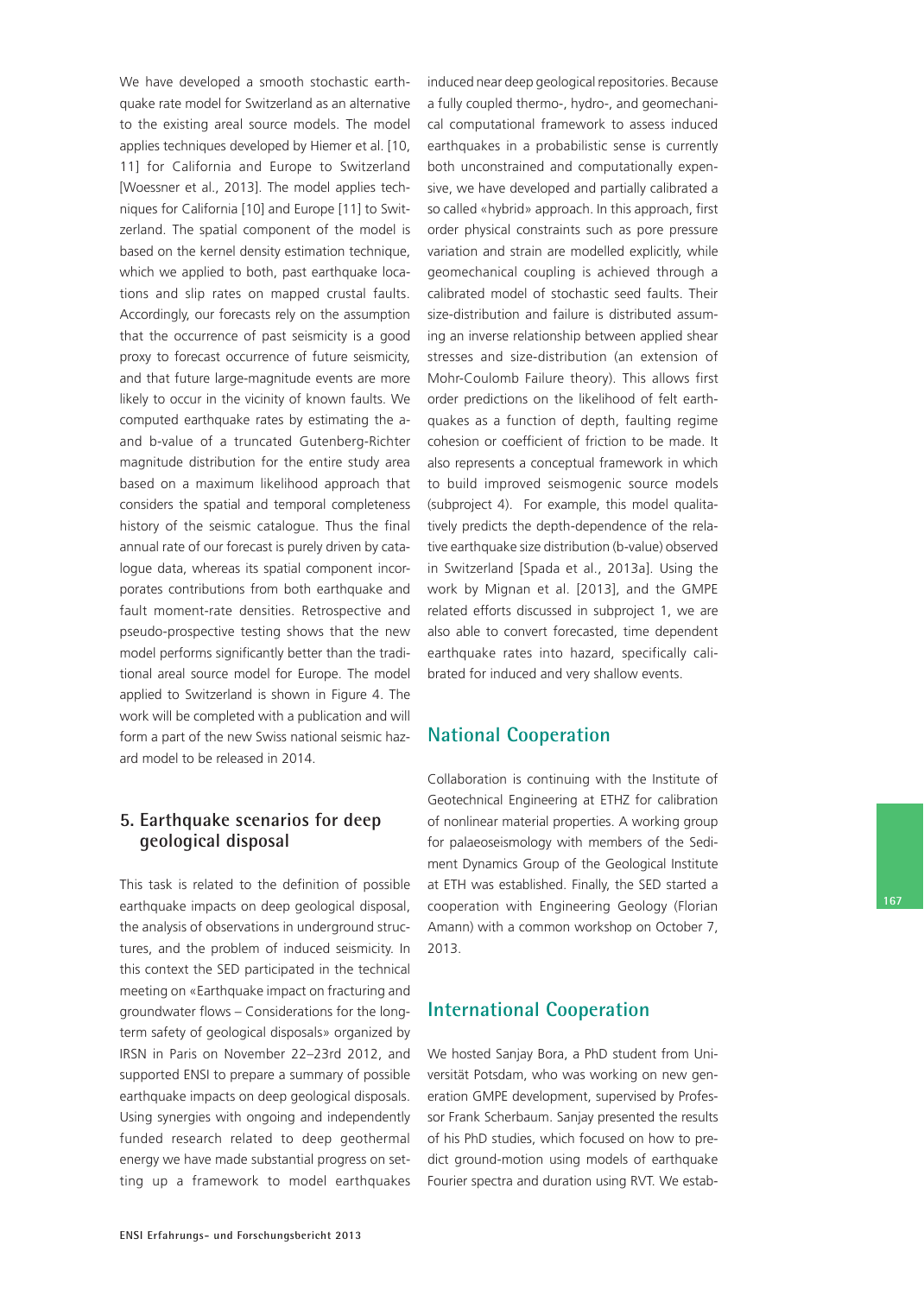lished a cooperation and began working together on the RESORCE Database (Reference Database for seismic ground motion in Europe).

We are working with Fabian Bonilla from IFSTAR on the calibration of nonlinear soil properties from strong motion records. The implementation of Drucker-Prager plasticity in AWP-ODC was done in collaboration with San Diego State University and the San Diego Supercomputing Center. For the verification of the method against other codes we collaborate with the United States Geological Survey (USGS) and the Southern California Earthquake Center (SCEC).

We cooperated with European groups working on historical earthquakes and contributed to the workshop «Macroseismicity: Sharing and use of historical data», April 3rd 2013 in Paris. A working meeting with the newly established historical seismology group at the Landeserdbebendienst Baden-Württemberg took place on October 29, 2013.

Work on induced seismicity and probabilistic fault imaging was embedded in the framework of the EU Projects GEISER and IMAGE, results were shown at the European Geothermal Congress in Pisa, June 6, 2013. Work on short term forecasting was conducted in collaboration with the EU project REAKT, where time-dependent forecast models are being evaluated independently. Results were presented at the 2nd annual REAKT meeting in Zurich, October 23, 2013.

#### **Assessment 2013 and Perspectives for 2014**

The reporting period 2013 has been very successful, with several publications related to subproject 1. We have made significant progress in the ability to determine Swiss or site-specific ground-motion in terms of horizontal and vertical components, including sites at depth, and improved our understanding of how to decouple the earthquake source, path and site effects. For 2014 we plan to further refine the implementations determined so far, and specifically focus on the impact of buried locations on the seismic wave-field.

In subproject 2, the inversion of vertical array records for dilatancy parameters has been concluded successfully for three sites. Development on the plasticity implementation in the 3D finite difference code AWP-ODC has continued and a number of production runs have been completed. During 2014 we will participate in the SCEC/USGS code verification benchmark to verify the implementation of Drucker-Prager plasticity in AWP-ODC against a number of finite element codes. New developments will include a GPU-version of the finite difference code with plasticity that will take advantage of the next generation of supercomputers. Nonlinear response of soft soils will be studied by using the 2D version of the fully nonlinear code NOAH.

Due to the unexpectedly incomplete integration of the data contained in the Annual Reports of the Swiss Earthquake Commission and the relatively large amount of heterogeneous data available describing weaker earthquakes our progress was slower than initially planned in subproject 3. We expect to be able to process all intensity greater than or equal to V events until 1912 by the end of the project, which corresponds the year of the dissolution of the Swiss Earthquake Commission.

The efforts related to improving seismogenic source models (subtask 4) are immediately useful as they can be implemented in the next generation Swiss national hazard model. They will also be used for the baseline for the next generation of modelling tools and ultimately for the upcoming PSHA of deep underground repositories. Work related to probabilistic fault imaging will be completed by June 2014 with a publication submitted by then.

With respect to subtask 5, induced seismicity, we plan by June 2014 to have implemented a first application of these new tools explicitly targeted at deep geological repositories. Using the strain footprint of the repository as an input, we will compute probabilistic scenarios and perform first order sensitivity analyses that can help guide the decisions on future research needs in this domain.

#### **Publications in the reporting period**

- *Edwards, B. and D. Fäh (2013a).* A Stochastic Ground-Motion Model for Switzerland, Bulletin of the Seismological Society of America 103, 78–98, doi: 10.1785/0120110331.
- *Edwards, B. and D. Fäh (2013b).* Measurements of stress parameter and site attenuation from recordings of moderate to large earthquakes in Europe and the Middle East, Geophysical Journal International 194, 1190–1202, doi: 10.1093/gji/ ggt158.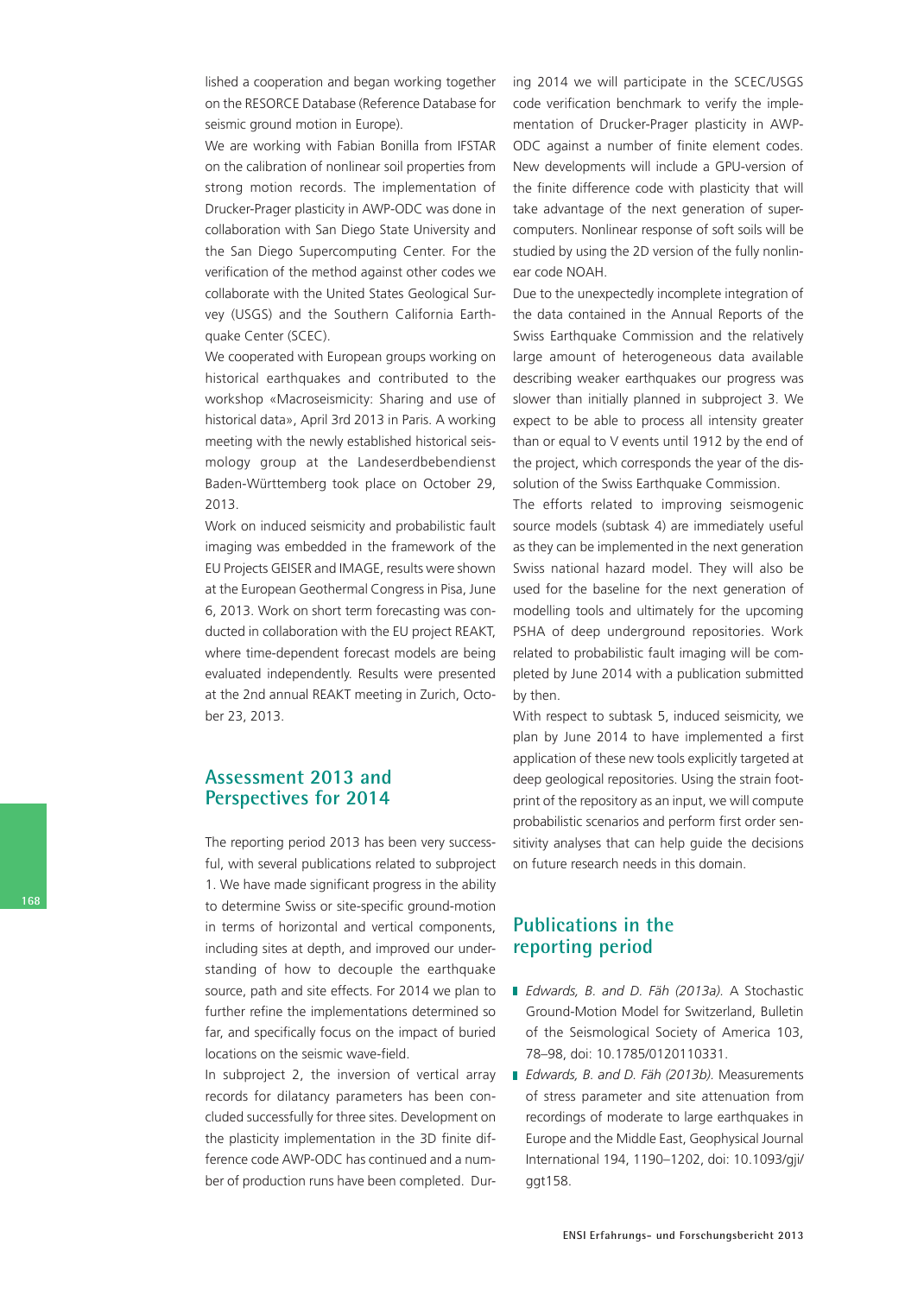- *Edwards, B., Michel, C., Poggi V. and Fäh, D., (2013).* Determination of Site Amplification from Regional Seismicity: Application to the Swiss National Seismic Networks. Seism. Res. Lett., Volume 84, Issue 4, 611–621.
- *Goertz-Allmann, B.P. and B. Edwards (2013).*  Constraints on crustal attenuation and threedimensional spatial distribution of stress drop in Switzerland, Geophysical Journal International, doi: 10.1093/gji/ggt384.
- *Grolimund, R. and D. Fäh (2013a).* History matters: bref aperçu de la sismologie historique en Suisse. In: Gazette des Archives 103(2), Paris.
- *Grolimund, R. and D. Fäh (2013b).* Evidences for very Large (Pre)historic Alpine Earthquakes in both Natural and Historical Archives – a Workshop Report. In preparation.
- *Grolimund, R., Sellami, S., Fäh, D. and N. Deichmann (2013).* Earthquakes in Switzerland and Surroundings 1964–1974. Submitted to Swiss Journal of Geosciences.
- *Mignan, A., D. Landwing, B. Mena and S. Wiemer (2013).* Induced seismicity risk assessment for the 2006 Basel, Switzerland, Enhanced Geothermal System project: Role of parameter uncertainty on risk mitigation, Geothermics, under revision.
- *Poggi, V., Edwards, B. and Fäh, D., (2013).* Reference S-wave velocity profile and attenuation models for ground-motion prediction equations: application to Japan, Bull. Seim. Soc. Am., Volume 103, Issue 5, 2645–2656.
- *Roten, D., D. Fäh and F. Bonilla (2013a).* Highfrequency ground motion amplification during the 2011 Tohoku earthquake explained by soil dilatancy. Geophys. J. Int., 193 (2), doi:10.193/ gji/ggt001
- *Roten, D., Olsen, K.B., Day, S.M., and Fäh, D. (2013b).* Effects of fault zone plasticity could lead to revision of southern San Andreas earthquake scenarios, to be submitted.
- *Roten, D., Fäh, D., and Bonilla, L.F. (2013c).*  Quantification of cyclic mobility parameters in liquefiable soils from inversion of vertical array records, to be submitted to Bull. Seism. Soc. Am.
- *Schechinger, B. Goertz, and A. Wiemer, S. (2013).* Integrating Probabilistic Fault Imaging Geophysics, in preparation.
- *Spada, M., E. Kissling, I. Bianci, and S. Wiemer (2013a).* Combining Controlled-Source Seismology and Receiver Function information to derive a 3D crustal model for Italy, Geophys J Int, 194, 2, 1050–1068, DOI: 10.1093/gji/ggt148.
- *Spada, M., T. Tormann, S. Wiemer, and B. Enescu (2013b).* Generic dependence of the frequencysize distribution of earthquakes on depth and its relation to the strength profile of the crust, Geophys Res Lett. DOI: 10.1029/2012GL054198.
- *Woessner, J., S. Hiemer, S. Wiemer and E. Kissling (2013).* A smooth seismicity forecast model for Switzerland, Swiss Journal of Geoscience, in preparation.

#### **Conference contributions in the reporting period**

- *Edwards, B., V. Poggi, D. Fäh.* Improving Referenced Ground-Motion Prediction through Physically-Based Site-Specific Adjustments. Seismological Society of America Annual Meeting, 17–19 April 2013, Salt Lake City, Utah.
- *Edwards, B., V. Poggi, and D. Fäh. A Kappa.* Model to Predict the Attenuation Characteristics of Gradient-Like Velocity Profiles. Seismological Society of America Annual Meeting, 17–19 April 2013, Salt Lake City, Utah.
- *Poggi, V., B. Edwards and D. Fäh.* Combined estimation of kappa and shear-wave velocity profile of the Japanese rock reference. European Geosciences Union General Assembly, Vienna, Austria, 7–12 April 2013.
- *Roten, D., Olsen, K.B., Day, S.M., Dalguer, L.A. and Fäh, D. (2013d).* Large-scale 3D simulations of spontaneous rupture and wave propagation in complex, 3D media, Annual meeting of the Seismological Society of America, April 17–19, Salt Lake City, Utah.
- *Roten, D., Olsen, K.B., Day, S.M., and Fäh, D (2013e).* The Shakeout earthquake scenario with plasticity. Annual meeting of the Southern California Earthquake Center, September 8–11, 2013, Palm Springs, CA, poster #217.

**169**

#### **References**

- [1] *Al Atik, L., A. Kottke, N. Abrahamson, and J. Hollenback:* Kappa scaling of ground motion prediction equations using IRVT approach, Bull. Seism. Soc. America, 2013, in press.
- into Probabilistic Seismic Hazard Assessment, [2] *Poggi, V., Edwards B., & Fäh D.:* Derivation of a Reference Shear-Wave Velocity Model from Empirical Site Amplification, Bull. Seis. Soc. Am. 101, 258–274, 2011.
	- [3] *Poggi, V., B. Edwards & D. Fäh:* The quarterwavelength average velocity: a review of some past and recent application develop-